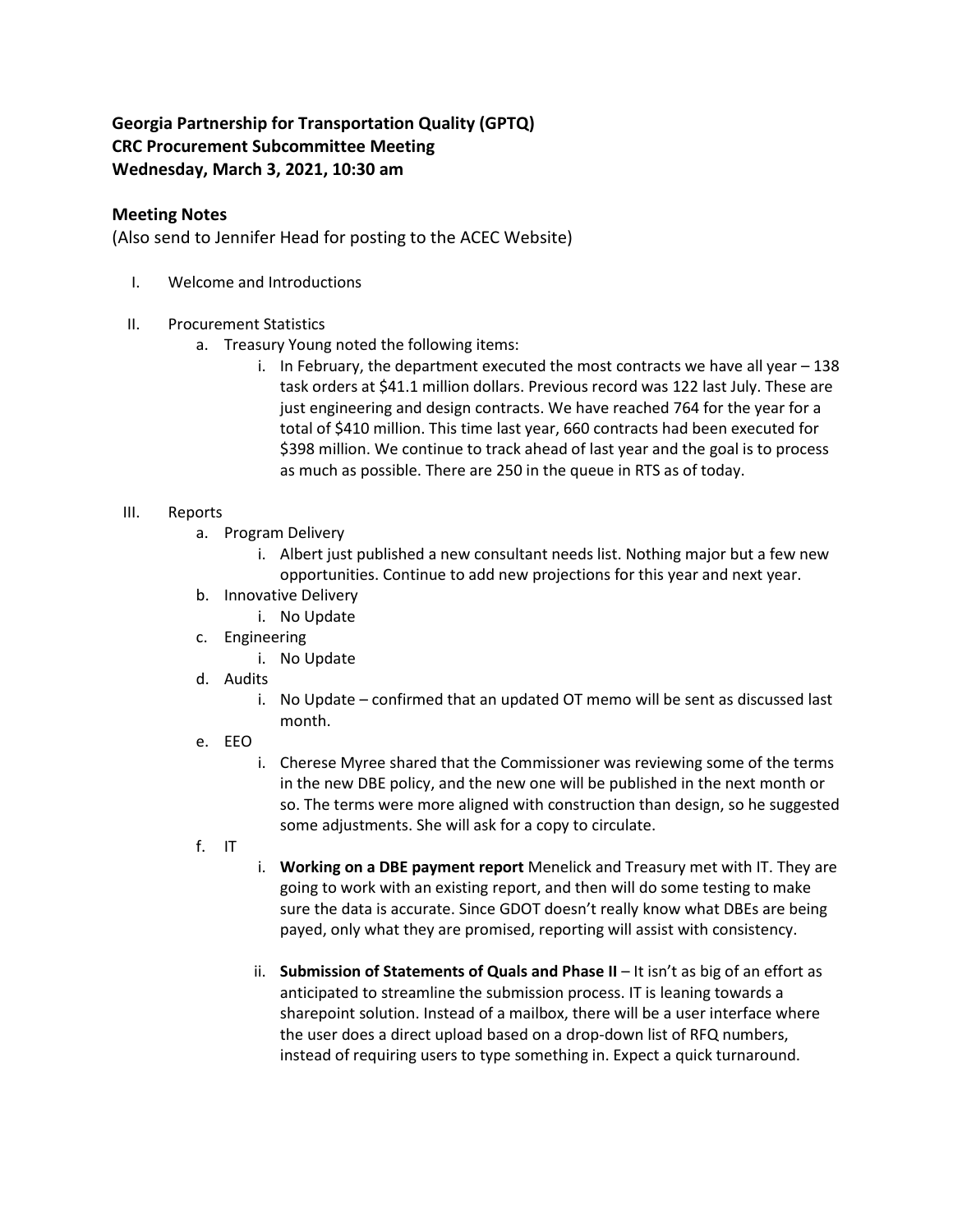- iii. **Prequalification process** –. Working through above listed items first since this is more involved. It may end up looking similar to the Quals submission based on lessons learned.
- g. Consultant New Business
	- i. None
- h. TSP
	- i. Steve Farrar provided an update on the pilot test for including PMs in the DocuSign process. Based on the request, during the signature process, the consultant PM will be included on the list of people who see the document going through the signature process. They don't have to take action, but the consultant PM is notified so they can stay on top of the signature process. The notification is only at the beginning of the process, but the PM can always check the link to access where it is along the way. This is the simplest way to keep PMs informed since making adjustments in CATS would require IT programming. There was discussion that this is easy to implement for Task Orders because the PM's name can be pulled out of RTS. But what about master contracts and supplemental agreements? Steve explained that gets more complicated because the PM info is not necessarily readily available. However, they could add another line to the questionnaire completed at the beginning of the contracting process for the carbon copy representative. It would just need to be maintained if that person leaves the firm.
	- ii. Update on batches and bundles shortlists have gone out. Currently working on the TIA batch, it is a couple weeks away. Future batches and bundles are not in the queue yet. Working on Task Order Scopes for 2021 Conventional Batch and Bridge Bundles (6). Conventional Batch #2 will have 3 traffic operations type improvements. Exact timing depends on when Albert gets scopes.
	- iii. Have a situation where people have not been happy with selection timing when they don't know results on one procurement before another hits. It gets difficult to line everything up. On batches and bundles, we do try to do a schedule so we have results of one before the next, but it isn't always possible.
- IV. Treasury and the procurement team will be giving a 45-minute presentation at the Transportation Summit on contract types and are looking for feedback because they want to make sure they hit the targets that ACEC/G wants them to hit. They will discuss Multi-Phase, Project Specific, and IDIQ/On-Call. They will also discuss the payment types (4) – specific rates of comp (billable rates), MOS, CPFF, FFP. Ends up being 11 slides. Want to generate engagement. Any feedback on if that is hitting the target? The group suggested adding some of the challenges associated with certain contract types to avoid issues later with invoicing, and why certain payment types are used in certain situations. They will provide some of the regulations driving decisions.
- V. Task Force Updates 2 ongoing task forces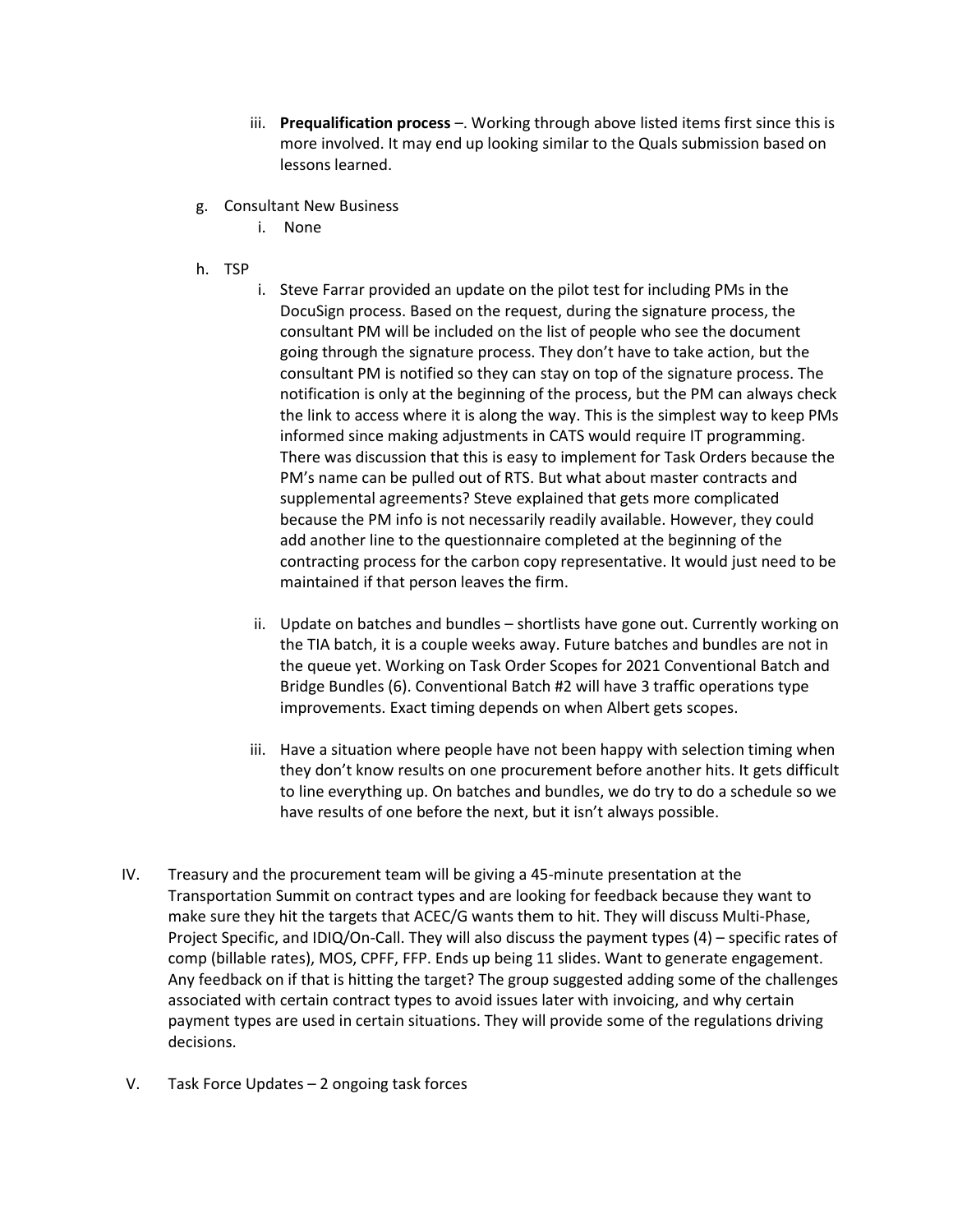- a. **DBE Utilization/Outreach Task Force** Originally tasked by the commissioner with drafting some policy and procedure for DBE utilization. Led to discussion on how to consider DBE in the selection process. Treasury said there is a choice in the regs – you can use a contract DBE goal, or you can add scoring criteria. With project specific you have a better idea about work – proposed using a scored criterion in those situations. Still ultimately trying to achieve the goal, setting it at each individual task order. Current efforts are a peer to peer effort – how to engage in a variety of ways – how to reach out to DBEs. Benefits to primes and DBES – help to educate. Treasury asked for people who have interest in participating to email Claudia.
- b. **References/Past Performance Task Force** Steve provided overview and history. Consultants include references during Phase 1. During Phase 2, Procurement reaches out to the references for feedback. In the past, have sent out a five-question survey to allow the owner of the project to respond. Only get about 20% of those back. Looked into another approach. At least for OPD projects, decided to stick with CMIS reports on consultant performance. That will be provided. Kim shared that there will be a session at the Summit – led by Crystal and Eric. Effective August 2021, will also evaluate local projects that have federal or HB 170 funding. Hope to have capture form by the end of the year. There will be an evaluation of all consultants. You will be able to pull the info like you are now via CMIS. The task force needs to figure out how to implement forms that are in CMIS. And, is there other information from other departments within GDOT. For example, bridge team. Doug explained that another issues is that some respondents have blocked survey-monkeys. It is important to reach out to let folks know. It is a federal rule to consider past performance – that's why it is done. But there have always been different issues. If interested in joining the task force, email Claudia.
- c. **Discussion of Potential New Task Force for Review of SOQ Selection Criteria/Discussion on Potential Updates**. Curtis explained that they are taking a look at the SOQ process trying to understand what information SMEs need for evaluation. What content do they need? What questions get at that content? Are they asking good questions to get good content for the evaluators. They are starting internally first, but will want to include consultants to find out what is reasonable. No such thing as a perfect process – don't allow the pursuit of perfection to be the enemy of the good.

Volunteers should reach out to Claudia, then will regroup and finalize.

VI. Staffing Plan follow up discussion – reminder – this is strictly on Bridge Bundles – scopes are getting large and everyone is off in hours. Trying to get additional information for hours comparison  $-3$  v 4 in field, how many doing QC/QA  $-$  different combo of people from consultants vs. staff – even though in agreement on scope. Flushing that out – Albert's group is spearheading. Will use in negotiations to help negotiate more effectively.

Timeline Tracking for Transportation Services Procurement – Task Orders currently average 2 months from the requisition to the execution date (with signature process). For non-batch and bundle advertisements, from requisition to notification, average is 6.4 months. Target is 6 months. For batches and bundles target is 7 months. Last year, average was 8.3 months. First two quarters it was 6.7, 6.9. Biggest challenge is the fastest only goes as fast as the slowest.